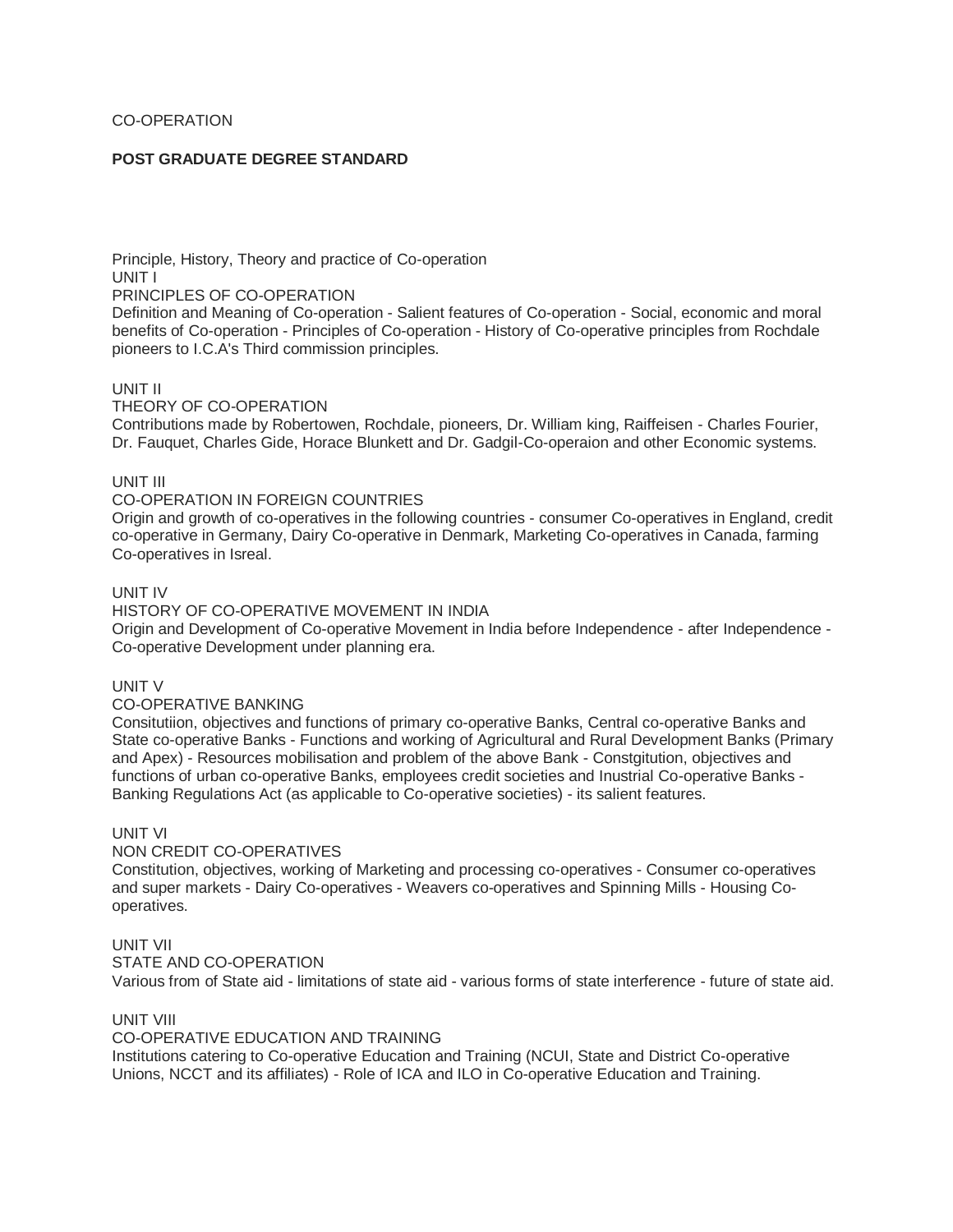# UNIT IX

ROLE OF RBI, NABARD AND SBI

In the Development of co-operatives and Promotional roles played by NCDC, NAFED, NDDB and NCCF.

## UNIT X

## RESEARCH IN CO-OPERATION

Need for Research in co-operation - Areas of Research in Co-operation - various methods of Research and tools of data Collection.

# PAPER - II

#### CO-OPERATIVE MANAGEMENT, LAW, ACCOUNTS AND AUDITING. UNIT I

## MANAGERIAL ECONOMICS

Scope - Demand - Analysis and Forecasting - Cost and production analysis - pricing decision - profit management.

## UNIT II

## CO-OPERATIVE MANAGEMENT

Need and features of co-operative management - Application of the function of Management (Planning, Organising, staffing, directing and controlling) to Co-operatives.

## UNIT III

FUNCTIONAL AREAS OF MANAGEMENT IN CO-OPERATIVES Production Management, Materials Management, Marketing Management, Financial Management and Personal Management - Managerial problems in Co-operatives.

# UNIT IV

# LEGAL FRAMEWORK FOR CO-OPERATIVES

History of Co-operative Law - Study of various provisions of the Tamil Nadu Co-operative Societies Act 1983 and Rules 1988.

## UNIT V

ALLIED LAWS

Relevent sections of the following Acts applicable to co-operatives. 1. India Contract Act 1872. 2. Transfer of properties Act. 3. Sale of Good Act 4. Indian Limitation Act.

## UNIT VI

## GENERAL AND CO-OPERATIVE ACCOUNTS

Fundamentals of Double entry book keeping - Important transactions - Account book - Trial Balance - Correction of errors - Adjusting entries - final accounts - Balance - Co-operative Account - keeping evloution - difference between double entry book keeping and co-operative account keeping - Cooperative Account keeping Vs. Single entry system - Day book - Forms of Day book - Ledgers - Statement of Receipts and payments - Balance Sheet - Final Account - Distribution of Net profits.

## UNIT VII

## GENERAL AND CO-OPERATIVE AUDIT

Nature and Scope - various kinds of Audit - Audit programme - vouching - routine checking - verfication and valuation of assets and liabilities - Audit of final accounts - Audit of credit and non - credit cooperative societies; - frauds - methods of their detection - Audit defects and Rectificatioon - Audit note.